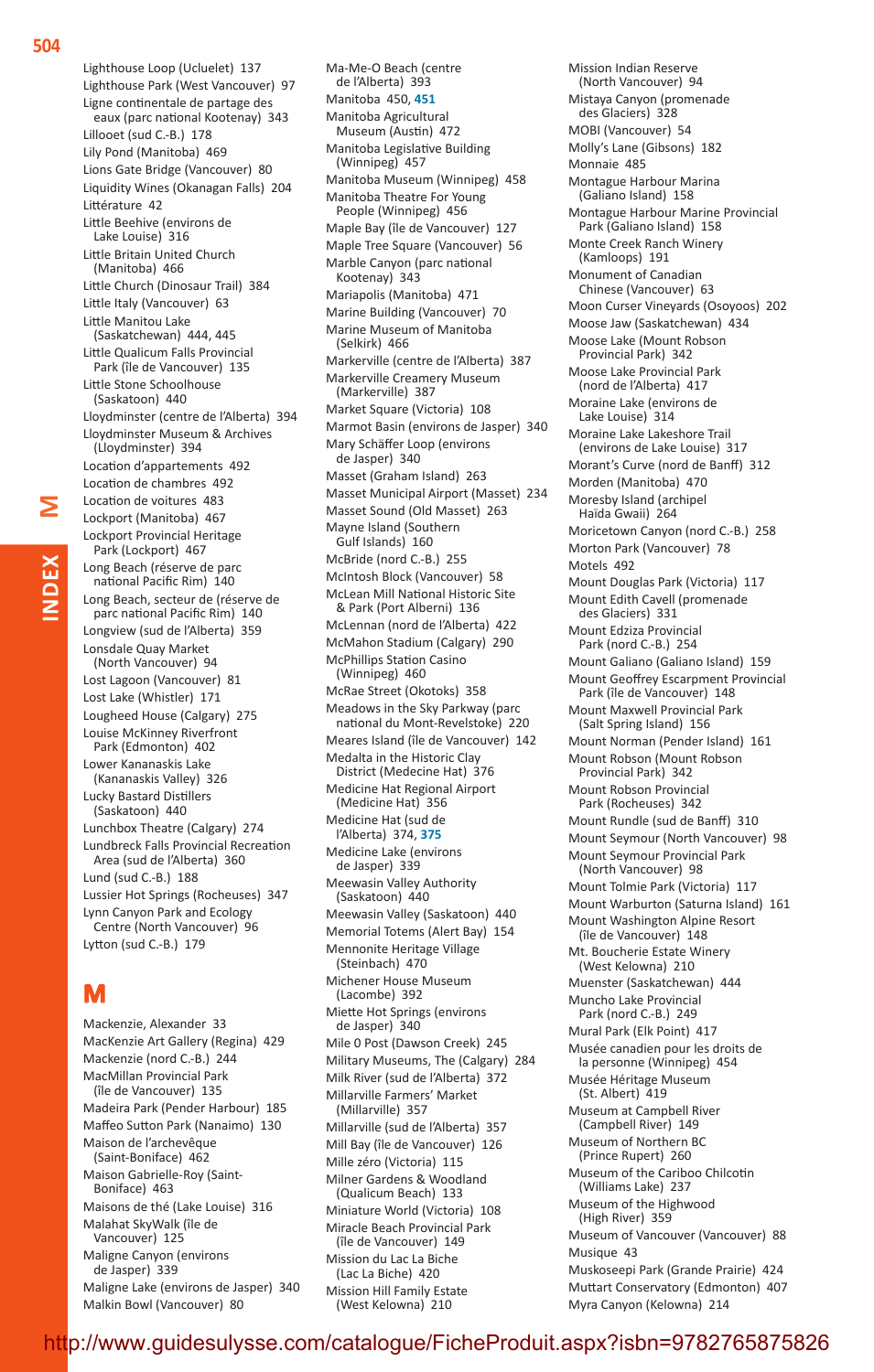## **N**

Naikoon Provincial Park (nord C.-B.)  263 Nakiska Ski Area (Kananaskis Village)  326 Nakusp Hot Springs (Nakusp)  222 Nakusp (sud C.-B.)  222 Namgis Burial Grounds (Alert Bay)  154 Nanaimo Airport (Nanaimo)  101 Nanaimo (île de Vancouver)  128, **129** Nanaimo Museum (Nanaimo)  130 Naramata Farmers' Market (Naramata)  209 Naramata (sud C.-B.)  208 Narcisse Wildlife Management Area (Manitoba)  468 Narrow Hills Provincial Park (Saskatchewan)  449 N.A.R. Station Museum (Dawson Creek)  245 National Doukhobour Heritage Village (Veregin)  443 National Music Centre (Calgary)  277 National Ukrainian Festival (Dauphin)  475 Native Cultural Arts Museum (Grouard)  421 Natural Bridge (parc national Yoho)  349 Neck Point Park (Nanaimo)  130 Nelsen, Nels  220 Nelson Brewing Company (Nelson)  226 Nelson (sud C.-B.)  224 Netherlands Centennial Carillon (Victoria)  109 Newcastle Island Marine Provincial Park (Nanaimo)  130 New Denver (sud C.-B.)  223 New Iceland Heritage Museum (Gimli)  468 Newport Beach (Squamish)  168 Nicola Valley (sud C.-B.)  192 Nikka Yuko Japanese Garden (Lethbridge)  370 Nikkei Internment Memorial Centre (New Denver)  223 Nine O'Clock Gun (Vancouver)  80 Nisga'a Memorial Lava Bed Provincial Park (nord C.-B.)  258 Nitobe Memorial Garden (Vancouver)  91 Nk'Mip Cellars (Osoyoos)  202 Nk'Mip Desert Cultural Centre (Osoyoos)  202 Nootka Sound (île de Vancouver)  152 Nopiming Provincial Park (Manitoba)  469 Nord de la Colombie-Britannique  233 Nord de l'Alberta  414, 415 Nordegg (centre de l'Alberta)  389 Nordegg Heritage Centre (Nordegg)  389 Norquay (nord de Banff)  312 North Battleford (Saskatchewan)  445 North Beach (Old Masset)  263 Northern Alberta Railway (Dawson Creek)  245 Northern Gulf Islands (île de Vancouver)  148 Northern Lights Centre & Science Centre (Watson Lake)  251 Northern Lights Wolf Centre (Golden)  351 Northern Light Theatre (Edmonton)  409

Northern Rockies Regional Airport (Fort Nelson)  234 Northern Rocky Mountains Provincial Park and Protected Area (nord C.-B.)  249 North Peace Cultural Centre (Fort St. John)  248 North Peace Regional Airport (North Peace)  234 North Vancouver (Colombie-Britannique)  94 North Vancouver (environs de Vancouver)  **95** Norwegian Heritage House (Bella Coola)  241 Norwegian Laft Hus (Red Deer)  390 Nose Hill Park (Calgary)  288 Numa Creek Trail (parc national Kootenay)  343 Nuyumbalees Cultural Centre (Quadra Island)  150

**O**

Oak Bay Marina (Victoria)  117 Oak Bay (Victoria)  117 Oak Bay Village (Victoria)  117 Oak Hammock Marsh and Interpretative Centre (Stonewall)  465 Ogopogo (Kelowna)  211 Oilers (Edmonton)  406 Oil Sands Discovery Centre (Fort McMurray)  420 Okanagan Falls (sud C.-B.)  204 Okanagan Fest of Ale (Penticton)  488 Okanagan Heritage Museum (Kelowna)  211 Okanagan Lake (sud C.-B.)  210 Okanagan Mountain Provincial Park (sud C.-B.)  208, 212 Okanagan Symphony Orchestra (Kelowna)  216 Okanagan Wine Route (sud C.-B.)  200 Okotoks (sud de l'Alberta)  358 Old City Quarter (Nanaimo)  128 Old Country Market (Coombs)  134 Old Fort Point Loop (environs de Jasper)  340 Old Hastings Mill Store Museum (Vancouver)  90 Old Market Square (Winnipeg)  457 Old Masset (Graham Island)  263 Old School House Arts Centre (Qualicum Beach)  133 Old Strathcona (Edmonton)  407 Oliver (sud C.-B.)  204 Olympic Plaza (Calgary)  269 Olympic Village (Vancouver)  85 Orkney Viewpoint (Dinosaur Trail)  384 Orpheum (Vancouver)  72 Orques  153 Osborne Village (Winnipeg)  456 Osoyoos Desert Centre (Osoyoos)  202 Osoyoos Desert Model Railroad (Osoyoos)  202 Osoyoos Lake (Osoyoos)  200 Osoyoos (sud C.-B.)  200 Othello Tunnels (sud C.-B.)  179 Our Lady of the Assumption Co-Cathedral (Gravelbourg)  435 Our Lady of the Assumption (Mariapolis)  471 Ours  318 Ours polaires  478 Overlander Falls (Mount Robson Provincial Park)  342

### **P**

Pachena Bay Beach (réserve de parc national Pacific Rim)  146 Pacific Opera Victoria (Victoria)  113 Pacific Rim Whale Festival (Tofino)  143 Pacific Spirit Regional Park (Vancouver)  90 Paint Pots (parc national Kootenay)  343 Paradise Meadows (Strathcona Provincial Park)  147 Parc national Banff (Rocheuses)  301, **309** Parc national de Prince Albert (Saskatchewan)  448 Parc national des Glaciers (sud C.-B.)  219 Parc national des Lacs-Waterton (sud de l'Alberta)  362, **363** Parc national des Prairies (Saskatchewan)  437 Parc national du Mont-Revelstoke (sud C.-B.)  220 Parc national du Mont-Riding (Manitoba)  474 Parc national Elk Island (centre de l'Alberta)  394 Parc national Jasper (Rocheuses)  333, **335** Parc national Kootenay (Rocheuses)  343, **345** Parc national Wapusk (Manitoba)  479 Parc national Wood Buffalo (nord de l'Alberta)  423 Parc national Yoho (Rocheuses)  **345**, 348 Parcs  493 Parcs des montagnes Rocheuses canadiennes  297 Paris Building (Winnipeg)  458 Parker Ridge (promenade des Glaciers)  331 Parksville (île de Vancouver)  132 Parliament Buildings (Victoria)  110 Passeport  482 PaSu Farm (Carstairs)  386 Path of the Glacier Trail (promenade des Glaciers)  332 Patricia Bay Highway (Saanich Peninsula)  120 Paul Lake Provincial Park (sud C.-B.)  192 Peace Bridge (Calgary)  272 Peace Gallery North (Fort St. John)  248 Peace River Museum, Archives & Mackenzie Centre (Peace River)  422 Peace River (nord de l'Alberta)  422 Peachland (sud C.-B.)  210 PEAK 2 PEAK Gondola (Whistler)  171 Pebble Beach (Galiano Island)  158 Peguis (Selkirk)  467 Peinture  42 Pemberton Icefield (sud C.-B.)  177 Pemberton (sud C.-B.)  176 Pembina Thresherman's Museum (Winkler)  470 Pembina, vallée de la (Manitoba)  470 Pender Harbour (sud C.-B.)  185 Pender Islands Museum (Pender Island)  161 Pender Island (Southern Gulf Islands)  161 Pendrell Suites (Vancouver)  76 Pendule à coucou (Kimberley)  229

Penticton Airport (Penticton)  164

http://www.guidesulysse.com/catalogue/FicheProduit.aspx?isbn=9782894649299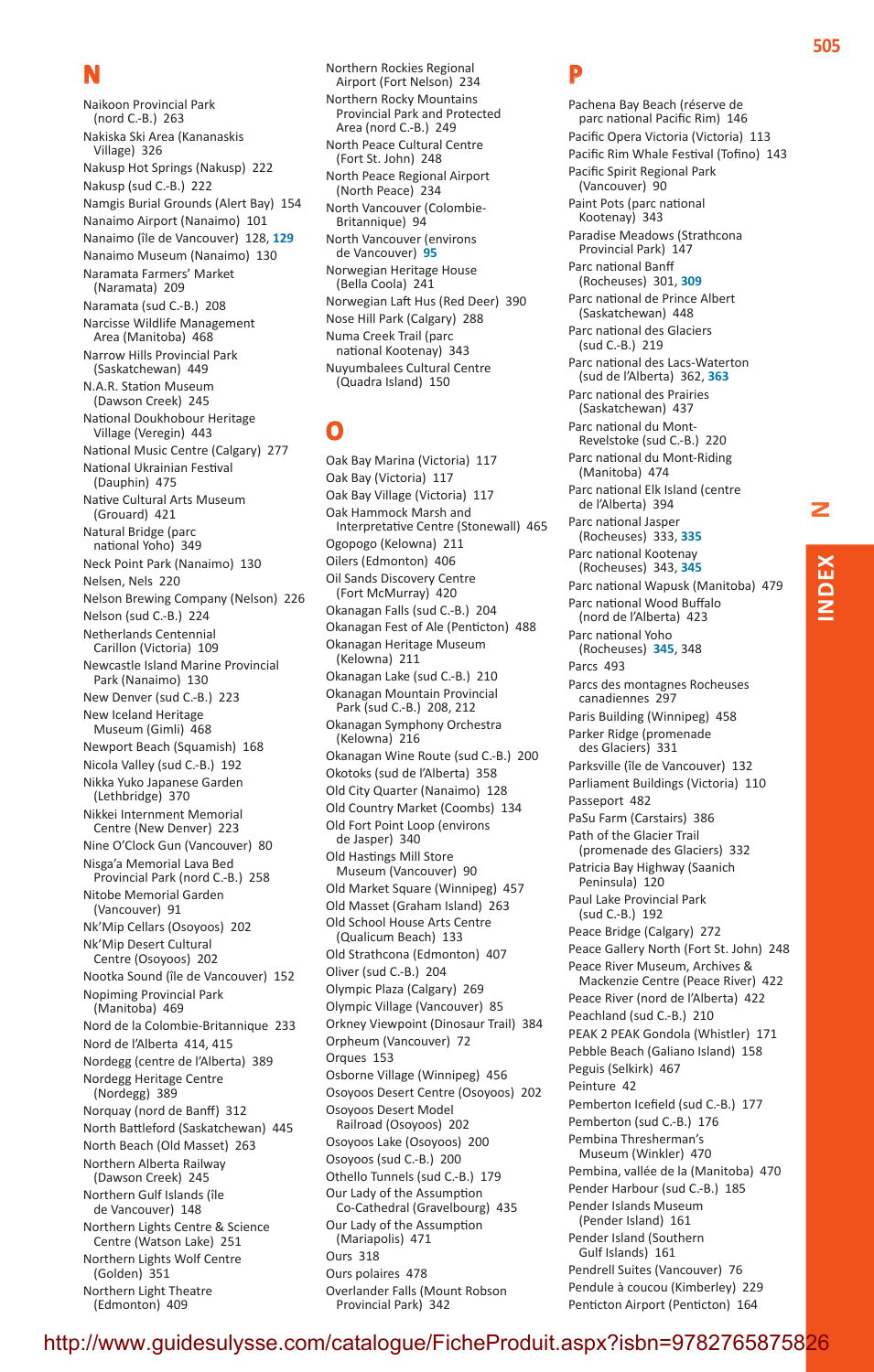Penticton Farmers' Market (Penticton)  206 Penticton (sud C.-B.)  204, **207** Peter Lougheed Park Discovery & Information Centre (Peter Lougheed Provincial Park)  325 Peter Lougheed Provincial Park (Kananaskis Valley)  325 Peyto, Bill  330 Peyto Lake (promenade des Glaciers)  328 Philip J. Curie Dinosaur Museum (Wembley)  425 Pier Street Farmers Market (Campbell River)  150 Pigeon Lake Provincial Park (centre de l'Alberta)  392 Pike Island (nord C.-B.)  260 Pike Lake Provincial Park (Saskatchewan)  440 Pincher Creek (sud de l'Alberta)  362 Pinnacles Provincial Park (nord C.-B.)  237 Pipers Lagoon Park (Nanaimo)  130 Piscine de Second Beach (Vancouver)  81 Plain of Six Glaciers (environs de Lake Louise)  316 Plain of Six Glaciers Tea House (environs de Lake Louise)  316 Planetarium (Winnipeg)  458 Planet Bee Honey Farm (Vernon)  217 Platzl (Kimberley)  229 Plaza Theatre, The (Calgary)  282 Plug In Institute of Contemporary Art (Winnipeg)  457 Polar Bear Swim (Vancouver)  488 Police à cheval du Nord-Ouest  371 Policeman's Creek Boardwalk (Canmore)  320 Ponoka (centre de l'Alberta)  392 Ponoka Stampede (Ponoka)  392 Poplar Grove Winery (Penticton)  204 Population  39 Porpoise Bay Provincial Park (sud C.-B.)  184 Portage la Prairie (Manitoba)  472 Port Alberni (île de Vancouver)  136 Port Alice (île de Vancouver)  154 Port Clements (Graham Island)  263 Porteau Cove Provincial Park (sud C.-B.)  168 Port Edward (nord C.-B.)  260 Port Hardy Airport (Port Hardy)  101 Port Hardy (île de Vancouver)  155 Portland Canal (nord C.-B.)  253 Port McNeill (île de Vancouver)  154 Port Renfrew (île de Vancouver)  123 Poste  495 Pourboire  495 Powder King Mountain Resort (nord C.-B.)  242 Powell Forest Canoe Route (sud B.-C.)  186 Powell River Airport (Powell River)  164 Powell River (sud C.-B.)  186 Prairie Dog Central (Manitoba)  464 Prehistoric Park (Calgary)  278 Premières Nations  30 Presse  495 Prince Albert Historical Museum (Prince Albert)  446 Prince Albert (Saskatchewan)  446 Prince George Airport (Prince George)  234

Prince George (nord C.-B.)  242, **243**

Prince George Public Library (Prince George)  242 Prince George Symphony Orchestra (Prince George)  243 Prince Rupert Airport (Prince Rupert)  234 Prince Rupert (nord C.-B.)  259, **261** Prince's Island Park (Calgary)  277 Promenade Akamina (parc national des Lacs-Waterton)  362 Promenade des Glaciers (Rocheuses)  328, **329** Promenade des Prés-dans-le Ciel (parc national du Mont-Revelstoke)  220 Promenade Red Rock (parc national des Lacs-Waterton)  362 Prospect Point (Vancouver)  80 Protection Island (île de Vancouver)  130 Protection Island (Nanaimo)  130 Provincial Law Courts (Vancouver)  71 Ptarmigan Cirque (Peter Lougheed Provincial Park)  326 Pygargues à tête blanche (Brackendale)  169 Pyramid Lake (Jasper)  334

# **Q**

Quadra Island (Discovery Islands)  150 Quails' Gate Winery (West Kelowna)  210 Qualicum Beach (île de Vancouver)  133 Quarry Nature Park (Cobble Hill)  126 Quarry Rock (North Vancouver)  96 Queen Charlotte City (Graham Island)  262 Queen City Ex (Regina)  490 Queen Elizabeth Park (Vancouver)  93 Queen Elizabeth Theatre (Vancouver)  75 Quesnel Museum & Archives (Quesnel)  237 Quesnel (nord C.-B.)  237 Quill Lakes International Bird Area Interpretative Centre (Saskatchewan)  444 Quill Lakes International Bird Area (Saskatchewan)  444 Quinsam River Hatchery (île de Vancouver)  149

## **R**

Radio-Canada (Vancouver)  72 Radium Hot Springs (Rocheuses)  344 Rainbow Park (Whistler)  171 Rainforest Education Society (Tofino)  142 Rainforest Trail (réserve de parc national Pacific Rim)  141 Rathjen Cellars (Saanich)  120 Rathtrevor Beach Provincial Park (Parksville)  132 Raven and the First Men (Vancouver)  91 RCMP Heritage Centre (Regina)  430 Rebecca Spit Marine Provincial Park (Quadra Island)  150 Redberry Lake Biosphere Reserve (Saskatchewan)  446 Redberry Lake Regional Park (Saskatchewan)  446 Red Creek Fir (Port Renfrew)  123 Red Deer (centre de l'Alberta)  390, **391**

Gallery (Red Deer)  390 RED Mountain Resort (Rossland)  224 Red Rock Canyon (parc national des Lacs-Waterton)  362 Regina Folk Festival (Regina)  490 Regina International Airport (Regina)  426 Regina International Film Festival & Awards (Regina)  490 Regina International Fringe Theatre Festival (Regina)  489 Regina (Saskatchewan)  429, **431** Regina Symphony Orchestra (Regina)  432 Remai Modern (Saskatoon)  438 Remington Carriage Museum (Cardston)  366 Renseignements touristiques  495 Réserve autochtone de Gitwangak (Kitwanga)  252 Réserve de parc national des Îles-Gulf (île de Vancouver)  156 Réserve de parc national, réserve d'aire marine nationale de conservation et site du patrimoine haïda Gwaii Haanas (nord C.-B.)  264 Réserve nationale de faune de Last Mountain Lake (Saskatchewan)  445 Réservoir de Canmore (Canmore)  321 Restaurants  496 Revelstoke Dam Visitor Centre (Revelstoke)  220 Revelstoke Mountain Resort (Revelstoke)  221 Revelstoke Railway Museum (Revelstoke)  219 Revelstoke (sud C.-B.)  219 Reynolds-Alberta Museum (Wetaskiwin)  392 Riel, Louis  449 Riel, tombe de Louis (Saint-Boniface)  462 Riverbank Discovery Centre (Brandon)  473 Riverfront Trail (Quesnel)  237 River Road Provincial Heritage Park (Manitoba)  466 Riverside Park (Kamloops)  191 River Valley Parks (Edmonton)  402 Riverwalk (Calgary)  272 Roberts Creek (sud C.-B.)  184 Robin Ridge Winery (Keremeos)  198 Robson Square (Vancouver)  71 Robson Street (Vancouver)  71 Rocheuses  292, **293** Rocky Creek Winery (Cowichan Bay)  125 Rocky Mountain Buffalo Ranch (Golden)  351 Rocky Mountain House (centre de l'Alberta)  388 Rocky Museum (Rocky Mountain House)  388 Rockyview Hotel (Cochrane)  386 Roedde House Museum (Vancouver)  76 Roesland (Pender Island)  161 Rogers Arena (Vancouver)  85 Rogers Pass Discovery Centre (parc national des Glaciers)  219 Rogers Pass (parc national des Glaciers)  219 Rogers Place (Edmonton)  401 ROOTSandBLUES (Salmon Arm)  490 Rosebud (centre de l'Alberta)  385 Rosebud & District Centennial Museum (Rosebud)  385

Red Deer Museum + Art

#### http://www.guidesulysse.com/catalogue/FicheProduit.aspx?isbn=9782894649299

**Index**

**Q**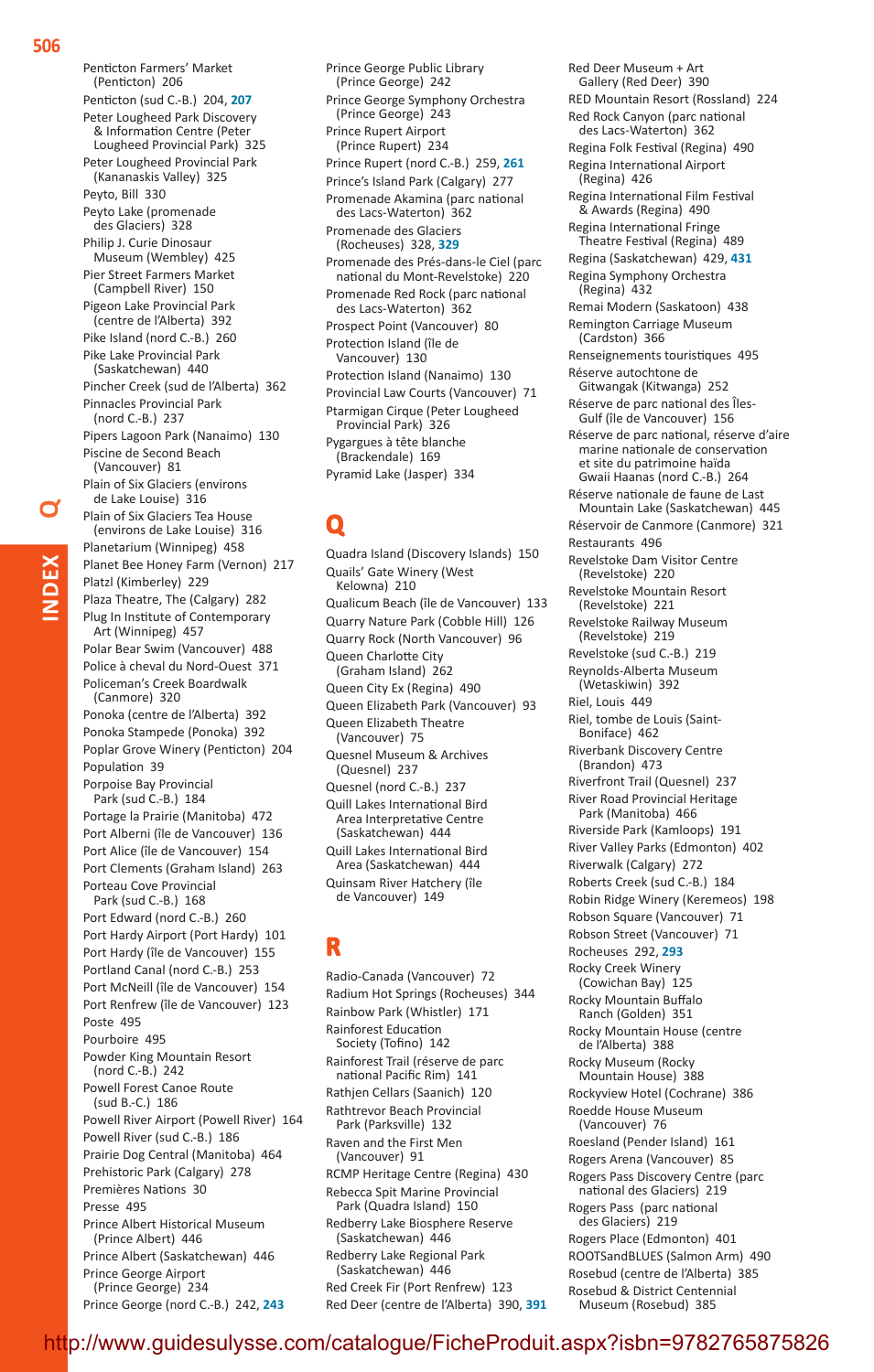Rosebud Theatre (Rosebud)  385 Rosedale (Hoodoo Trail)  384 Rosedale Suspension Bridge (Hoodoo Trail)  384 Ross Bay Cemetery (Victoria)  115 Rossland Museum & Discovery Centre (Rossland)  224 Rossland (sud C.-B.)  224 Ross Street Patio (Red Deer)  390 Rotary Centre for the Arts (Kelowna)  216 Rotary Lakeside Park (Nelson)  225 Rotary Marshes Park (Kelowna)  211 Rotary Museum of Police & Corrections (Prince Albert)  446 Rouleauville Square (Calgary)  275 Roundhouse Community Arts & Recreation Centre (Vancouver)  84 Roundhouse Lodge (Whistler)  170 Roundhouse (Vancouver)  84 Route de l'Alaska (nord C.-B.) **233**, 247 Route des vins (sud C.-B.)  200, **201** Route Stewart-Cassiar (nord C.-B.)  251 Route Yellowhead (centre de l'Alberta)  394 Route Yellowhead (nord C.-B.)  255 Royal Alberta Museum (Edmonton)  401 Royal Bank (Vancouver)  70 Royal BC Museum (Victoria)  109 Royal Canadian Mint (Winnipeg)  463 Royal Saskatchewan Museum (Regina)  429 Royal Theatre (Victoria)  113 Royal Tyrrell Museum (Dinosaur Trail)  384 Royal Winnipeg Ballet (Winnipeg)  460 Roy, Gabrielle  43 Ruby Blues Winery (Penticton)  204 Ruckle Provincial Park (Salt Spring Island)  156 Rutherford House Provincial Historic Site (Edmonton)  407

### **S**

Saanich Fair (Saanichton)  490 Saanich Peninsula (île de Vancouver)  118, **119** SABNES Trail (Salmon Arm)  196 Sagitawa Lookout (Peace River)  423 Saint-Boniface (Winnipeg)  462 Saint-François-Xavier (Manitoba)  472 Saint-Roch (Vancouver)  90 Salmon Arm (sud C.-B.)  196 Salmon Glacier (nord C.-B.)  253 Salmon Run (Goldstream Provincial Park)  125 Saltery Bay Provincial Park (Saltery Bay)  186 Saltery Bay (sud C.-B.)  186 Salt Spring Island (Southern Gulf Islands)  156 Sam Kee Building (Vancouver)  62 Samson Mall (Lake Louise)  316 Sam Waller Museum (The Pas)  477 Sandspit Airport (Sandspit)  234 Sandspit (Moresby Island)  264 Santé  496 Sapin de Douglas  155 Sarah's Haida Arts and Jewellery (Old Masset)  263 Sarrail Ridge (Peter Lougheed Provincial Park)  326 Saskatchewan  426, **427**

Saskatchewan Legislative Building (Regina)  429 Saskatchewan River Crossing (promenade des Glaciers)  328 Saskatchewan Science Centre (Regina)  430 Saskatoon Island Provincial Park (Grande Prairie)  425 Saskatoon John G. Diefenbaker International Airport (Saskatoon)  426 Saskatoon (Saskatchewan)  438, **439** Saturday Market (Salt Spring Island) 157 Saturna Beach (Saturna Island)  161 Saturna Island Lamb Barbecue (Saturna Island)  161 Saturna Island (Southern Gulf Islands)  161 Saumon rouge du Pacifique  197 Savary Island (sud C.-B.)  190 Sayward (île de Vancouver)  152 Scenic Canyon Regional Park (Kelowna)  212 Scenic Marine Drive (Victoria)  115 Schäffer Viewpoint (environs de Jasper)  340 Science Gallery (Winnipeg)  459 Science World (Vancouver)  85 Scotiabank Saddledome (Calgary)  282 Seal Cove Seaplane Base (Prince Rupert)  260 Seaside Greenway (Vancouver)  85 Sea to Sky Gondola (Squamish)  168 Sea to Sky Highway (sud C.-B.)  167 Seawall, The (Vancouver)  80 Sechelt Inlets Marine Provincial Park (sud C.-B.)  184 Sechelt (sud C.-B.)  184 Second Avenue (Fernie)  230 Second Avenue (Qualicum Beach)  133 Second Avenue (Saskatoon)  438 Second Beach (Stanley Park)  81 Sécurité  496 Secwépemc Museum & Heritage Park (Kamloops)  191 Selkirk (Manitoba)  466 Selo Ukraina (Dauphin)  475 Sentier Crête Abbott (parc national des Glaciers)  219 Sentier de la Prucheraie (parc national des Glaciers)  219 Sentier de la Rive-du-Lac (parc national Elk Island)  396 Sentier des Cèdres-Géants (parc national du Mont-Revelstoke)  220 Sentier du Bison-des-Bois (parc national Elk Island)  396 Sentier du Chou-Puant (parc national du Mont-Revelstoke)  220 Sentier Jardin-de-Rocailles (parc national des Glaciers)  219 Sentier Vue-sur-le-Lac (parc national Elk Island)  396 Services financiers  485 Seton Lake (sud C.-B.)  178 Shanghai Alley (Vancouver)  62 Shangri-La (Vancouver)  71 Shannon Falls Provincial Park (sud C.-B.)  168 Shaughnessy (Vancouver)  93 Shaw Centre for the Salish Sea (Sidney)  120 Shawnigan Lake (île de Vancouver)  126 Shelter Point Regional Park (sud C.-B.)  188 Shirley Richardson Butterfly Garden (Winnipeg)  464

Shuswap Lake (Salmon Arm)  196 Sicamous (sud C.-B.)  197 Sidney Museum (Sidney)  120 Sidney (Saanich Peninsula)  120 Silver Star Mountain Resort (sud C.-B.)  218 Simon Fraser University (Vancouver)  64 Sir Alexander Mackenzie Provincial Park (nord C.-B.)  241 Sir Winston Churchill Square (Edmonton)  401 Site archéologique de Saamis (Medicine Hat)  376 Sitka Studio (Tlell)  263 Skaha Bluffs Provincial Park (sud C.-B.)  206 Skedans (réserve de parc national, réserve d'aire marine nationale de conservation et site du patrimoine haïda Gwaii Haanas)  265 Skeena River (nord C.-B.)  259 Skidegate (Graham Island)  262 Skookumchuck Narrows Provincial Park (sud C.-B.)  186 Skookumchuck Rapids (sud C.-B.)  186 Skyride (North Vancouver)  96 SkyTrain (Vancouver)  53 Slave Lake (nord de l'Alberta)  421 Sloop Cove (Churchill)  478 Smith-Dorrien/Spray Trail (Kananaskis Valley)  325 Smithers Art Gallery (Smithers)  257 Smithers (nord C.-B.)  257 Smithers Regional Airport (Smithers)  234 Smoky Lake Museum (Smoky Lake)  416 Smoky Lake (nord de l'Alberta)  416 Smuggler Cove Marine Provincial Park (sud C.-B.)  184 Snootli Creek Regional Park (nord C.-B.)  241 Snowbirds Gallery (Moose Jaw)  434 SnowDays (Lake Louise)  488 Somenos Marsh Conservation Area (Duncan)  126 Sooke (île de Vancouver)  122 South Beach (Naikoon Provincial Park)  263 Southern Alberta Art Gallery (Lethbridge)  370 Southern Gulf Islands (Colombie-Britannique) **103**, 148, 156 Spanish Banks Beach (Vancouver)  90 Spatsizi Plateau Wilderness Provincial Park (nord C.-B.)  253 Speaker's Corner (Regina)  429 Spiral Tunnels (parc national Yoho)  349 Spirit Hills Flower Winery (Millarville)  357 Spirit Island (environs de Jasper)  340 Spirit Trail (North Vancouver)  94 Spiritueux  497 Spotlight Cove (Galiano Island)  158 Spotted Lake (sud C.-B.)  200 Spring Okanagan Wine Festival (vallée de l'Okanagan)  490 Sproat Lake Provincial Park (Port Alberni)  137 Spruce Meadows (Calgary)  284 Spruce Woods Provincial Park (Manitoba)  472 Squamish Lil'Wat Cultural Centre (Whistler)  170 Squamish Spit (Squamish)  168 Squamish (sud C.-B.)  168

 $\Omega$ 

**Index**

#### http://www.guidesulysse.com/catalogue/FicheProduit.aspx?isbn=9782894649209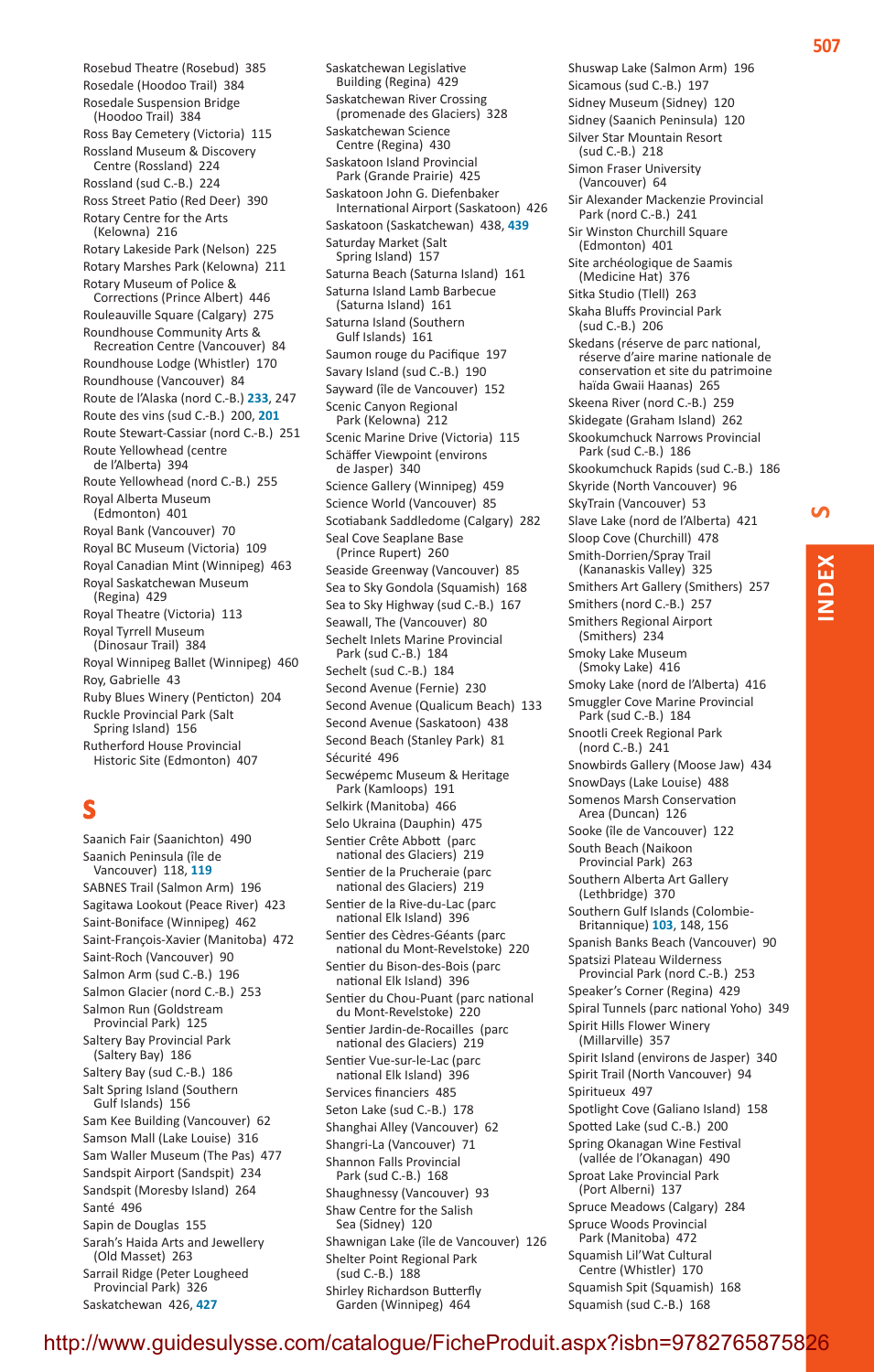St. Albert (nord de l'Alberta)  418 Stampede (Calgary)  283 Stampede Park (Calgary)  282 St. Andrews Lock and Dam (Lockport)  467 St. Andrew's on the Red Anglican Church (Manitoba)  466 St. Andrew's-Wesley United Church (Vancouver)  71 Stanley Glacier Trail (parc national Kootenay)  343 Stanley Park Drive (Vancouver)  80 Stanley Park (Vancouver)  79, **81** Stawamus Chief Mountain (Squamish)  168 Stawamus Chief Provincial Park (Squamish)  168 Steinbach (Manitoba)  470 Stephansson House Provincial Historic Site (Markerville)  387 Stephen Avenue Place (Calgary)  270 Stephen Avenue Walk (Calgary)  270 Stettler (centre de l'Alberta)  392 Stewart (nord C.-B.)  252 St. Josaphat's Cathedral (Edmonton)  401 St. Laurent Shrine (Saskatchewan)  447 St. Mary Magdalene Anglican Church (Mayne Island)  160 St. Mary's Ukrainian Catholic Church (Yorkton)  443 Stone Mountain Provincial Park (nord C.-B.)  249 Stone Storehouse (Stewart)  253 Stonewall (Manitoba)  465 Stoney Lookout Trail (nord de Banff)  312 St. Paul Museum (St. Paul)  417 St. Paul (nord de l'Alberta)  416 St. Peter's Abbey (Muenster)  444 St. Peter's Cathedral (Muenster)  444 St. Peter's Church (Hudson's Hope)  244 St. Peter's Dynevor Old Stone Church (Selkirk)  467 Strathcona Provincial Park (île de Vancouver)  147, 152 Streetcar no 23 (Nelson)  225 St. Thomas More College (Saskatoon)  440 St. Thomas More Gallery (Saskatoon)  440 Studio Bell (Calgary)  277 Stutfield Glacier (promenade des Glaciers)  330 Sud de la Colombie-Britannique  162, 163 Sud de l'Alberta  354 Sugarloaf Mountain (Nicola Valley)  192 Sulphur Mountain Trail (sud de Banff)  310 Sumac Ridge Estate Winery (Summerland)  209 Sumallo Grove Trail (E. C. Manning Provincial Park)  180 Summerland (sud C.-B.)  209 Summer Okanagan Wine Festival (vallée de l'Okanagan)  490 Sunmore Ginseng (Kamloops)  191 Sun Peaks Resort (sud C.-B.)  192 Sunshine Coast Art Crawl (Sunshine Coast)  491 Sunshine Coast Museum & Archives (Gibsons)  183 Sunshine Coast (sud C.-B.)  182 Sunshine Coast Trail (sud C.-B.)  187

Sunshine Interpretive Centre (sud de Banff)  310 Sunshine Meadows (sud de Banff)  310 Sun Tower (Vancouver)  58 Sunwapta Falls (promenade des Glaciers)  330 Surprise Corner (Banff)  302 Swakum Mountain (Nicola Valley)  192 Sẁiẁs Provincial Park (sud C.-B.)  203 Sylvan Lake Boardwalk (centre de l'Alberta)  388 Sylvan Lake (centre de l'Alberta)  388 Synchromesh (Okanagan Falls)  204

## **T**

Tahltan-Stikine, champs de lave (Telegraph Creek)  255 Takakkaw Falls (parc national Yoho)  349 Tantalus Vineyards (Kelowna)  212 Tatlow Court (Vancouver)  90 Taux de change  485 Taxes  496 TD Victoria International Jazz Fest (Victoria)  489 TD Winnipeg International Jazz Festival (Winnipeg)  489 Teare Mountain (McBride)  255 Télécommunications  496 Telegraph Cove (île de Vancouver)  152 Telegraph Creek (nord C.-B.)  255 TELUS Spark (Calgary)  290 TELUS World of Science (Edmonton)  409 Tent Ridge Horseshoe Trail (Kananaskis Valley)  326 Terrace (nord C.-B.)  258 Texada Island (sud C.-B.)  188 Thanksgiving Studio Tours (Gabriola Island)  132 Théâtre Cercle Molière (Winnipeg)  463 Theatre NorthWest (Prince George)  243 Theatre Under the Stars (Vancouver)  80 The Battlefords Provincial Park (The Battlefords)  446 The Battlefords (Saskatchewan)  445 The Cube (Winnipeg)  457 The Forks Market (Winnipeg)  454 The Forks (Winnipeg)  454 The Pas (Manitoba)  477 Thermëa by Nordik Spa-Nature (Winnipeg)  465 The Trial of Louis Riel (Regina)  432 Third Beach (Vancouver)  81 Thompson, David  389 Thomson Park (Saturna Island)  161 Threshermen's Reunion and Stampede (Austin)  472 Tipi de Saamis (Medicine Hat)  376 Tlell (Graham Island)  263 Tofino Botanical Gardens (Tofino)  141 Tofino (île de Vancouver)  **139**, 141 Tombe de Louis Riel (Saint-Boniface)  462 Tom Lacey Memorial Trail (Nicola Valley)  192 Tonquin Beach (Tofino)  142 Toronto Dominion Bank (Vancouver)  70 Totem Poles (Vancouver)  80 Totems anciens (Kitwancool)  252

Touchstones Nelson - Museum of Art and History (Nelson)  225 Tour de l'espoir Israel Asper (Winnipeg)  456 Tow Hill (Naikoon Provincial Park)  263 Train  484 Tremplin Nels Nelsen (parc national du Mont-Revelstoke)  220 T.rex Discovery Centre (Eastend)  437 Trounce Alley (Victoria)  108 Trout Lake Beach (Vancouver)  64 Trump International Hotel & Tower, ancienne (Vancouver)  71 Tumbler Ridge Global Geopark (Tumbler Ridge)  246 Tumbler Ridge Museum (Tumbler Ridge)  246 Tumbler Ridge (nord C.-B.)  246 Tunnels of Moose Jaw (Moose Jaw)  434 Turner Valley Gas Plant Historic Site (Turner Valley)  358 Turner Valley (sud de l'Alberta)  358 Turtle Mountain Provincial Park (Manitoba)  471 Tuya River (Telegraph Creek)  255 Tweedsmuir Provincial Park (nord C.-B.)  240 Twelve Foot Davis Gravesite (Peace River)  423 Twin Cities Hotel (Longview)  359 Two Jack Lake (nord de Banff)  311 Two Rivers Gallery (Prince George)  242

### **U**

UBC Botanical Garden (Vancouver)  92 UBC (Vancouver)  **89**, 91 Ucluelet Aquarium (Ucluelet)  138, **139** Ucluelet (île de Vancouver)  137 UFO Landing Pad (St. Paul)  417 Ukrainian Cultural Heritage Village (centre de l'Alberta)  394 Ukrainian Museum of Canada (Edmonton)  401 Ukrainian Museum of Canada (Saskatoon)  438 Ukrainian Orthodox Heritage Church (Canora)  444 U'mista Cultural Centre (Alert Bay )  154 Union Station (Winnipeg)  456 Université de Saint-Boniface (Saint-Boniface)  462 University Endowment Land (Vancouver)  90 University of Alberta Botanic Garden (Devon)  393 University of British Columbia (Vancouver)  91 University of Saskatchewan Observatory (Saskatoon)  440 University of Saskatchewan (Saskatoon)  440 Unsworth Vineyards (Mill Bay)  126 Upper Arrow Lake (Nakusp)  222 Upper Kananaskis Lake (Kananaskis Valley)  326 Urgences  497

# **V**

Vallea Lumina (Whistler)  171 Vallée de la Pembina (Manitoba)  470 Vallée de la rivière Qu'Appelle (Saskatchewan)  433

 $\blacksquare$ 

**Index**

S.S. Sicamous Museum and Heritage Park (Penticton)  204

Totems (Kitwanga)  252